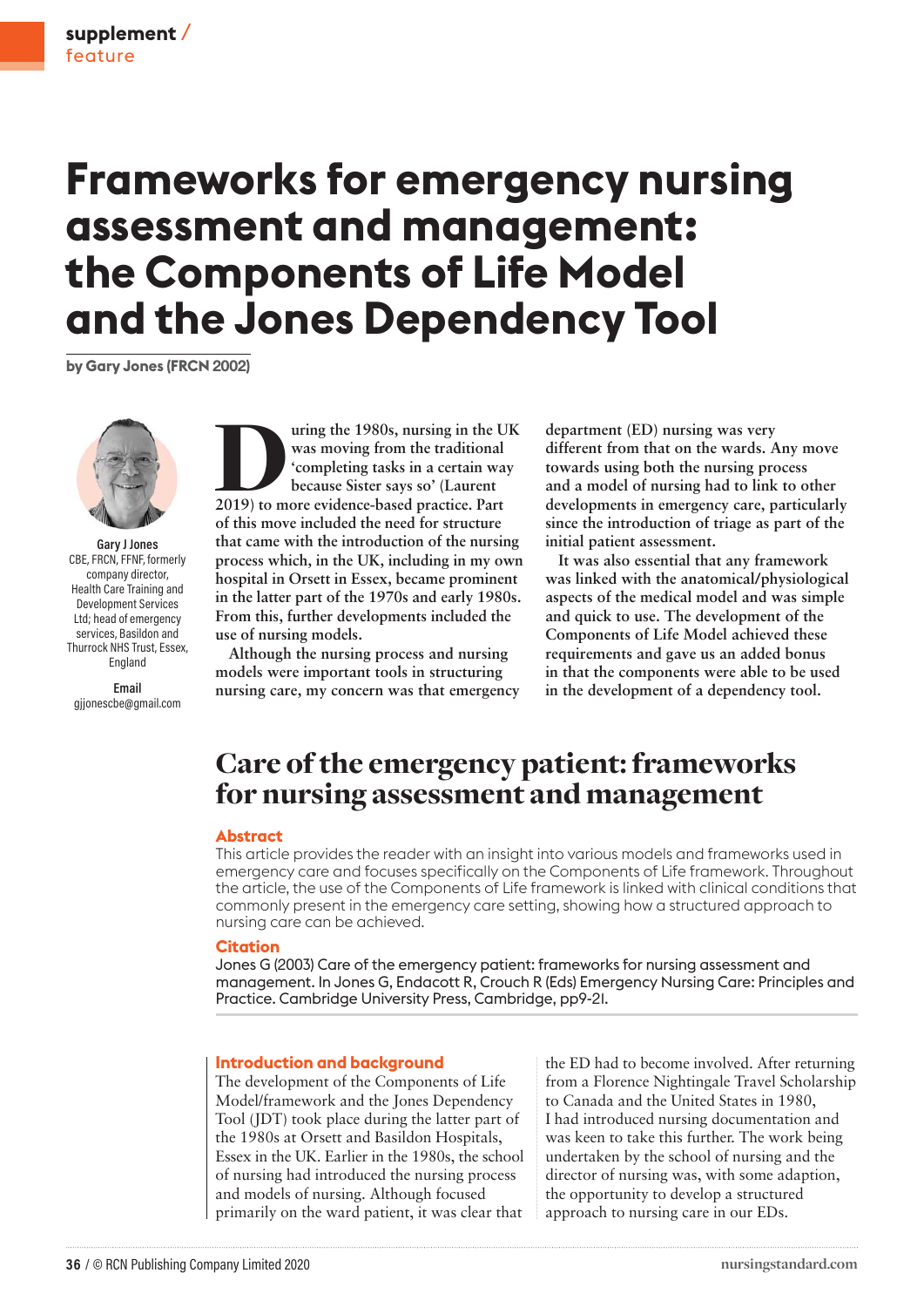The model was part of a wider development of nursing models for the whole hospital group and it would eventually link to a computerised nursing care system. The development group for the ED model comprised of the lead nurse for the hospital project and staff from the ED. Although we looked at the traditional theorist models, I found the terminology, fundamental needs or activities of daily living and many other aspects of the models difficult to link to the ED environment. I was also concerned that the documentation in many of these models was lengthy and could become overwhelming.

Because of the nature of ED nursing, the important links between nursing and medical care and the fast turnover of patients (in 1980s we had no 'trolley waits' or four-hour targets), I was keen to develop a model/framework from practice. Practice-based development of nursing models had been given credibility by Wright (1986). The group chose this approach to develop the Components of Life Model.

From the components that make up the model/framework, a dependency tool was designed. The purpose of the tool was to enable each patient to receive a dependency rating that would determine the required level of competency of the nurse allocated to the patient, and an overall dependency rating across the department. Over the years, the model/framework and the dependency tool have been refined.

#### **Influence and impact**

The model was constructed by observing nursing practice in the EDs of the two hospitals. Several component headings emerged and an agreed philosophy comprising beliefs, values and goals was established.

The model is based on the belief that all humans are individuals with individual human needs. It is also based on the belief that during their life, the individual is engaged in various self-care activities to retain independence. Seven components of life comprising physical, human behavioural and social aspects were identified and, when in balance, maintain health and quality of life. An event (physical illness, mental illness, or injury) in the course of the individual's life can upset the balance and disrupt the ability to maintain health and quality of life. The individual identifies emergency care staff as the resource to assist them to re-balance the components, re-establish independence and therefore continue physical, emotional and social comfort.

The model includes four universal goals:

- 1. To establish a partnership with the patient/ relatives.
- 2. To achieve a level of independence in the patient appropriate to the illness or injury.
- 3. To enable the individual to avoid ill-health or injury through self-care, health education and environmental safety.
- 4. To ensure optimum effectiveness of nursing and medically prescribed treatment.

The dependency tool was based on the seven components and rating scores were identified for each component. A total rating score determined the patient dependency for nursing care. Once the model and dependency tool had been signed off, nursing documentation was designed, and staff training introduced.

When the model and dependency tool were introduced in the two EDs in South Essex, they provided an improved structure to the initial assessment and subsequent nursing management of the patient. The component headings in the nursing documentation provided for much improved nursing records. When I published the model and dependency tool (Jones 1990), I had no idea at the time how the model would influence emergency nursing care throughout the next two decades.

As chair of the Royal College of Nursing (RCN) Accident and Emergency (A&E) Association and, in 1992, taking on consultancy work in the ED, I was able to introduce the model and dependency tool to a number of EDs throughout the UK. I also had the opportunity to publish articles in emergency care journals and chapters in emergency care books. After a number of departments began using the model, and after I began working with a number of EDs developing nursing records and dependency tools, the model was revised from seven to six components:

- 1. Communication consciousness/human behaviour/human senses.
- 2. Airway/breathing/circulation.
- 3. Mobility.
- 4. Environmental safety, health and social well-being (previously two components covering environmental health and health promotion).
- 5. Personal care.
- 6. Eating/drinking/elimination.

The model was one of several documents that aided the RCN A&E Association working party to establish the mission statement, philosophy, role and scope of practice of the ED nurse. Accident & Emergency –

## o **Open access**

This is an open access article distributed under the terms of the Creative Commons Attribution-Non Commercial 4.0 International (CC BY-NC 4.0) licence (see https:// creativecommons.org/ licenses/by-nc/4.0/), which permits others to copy and redistribute in any medium or format, remix, transform and build on this work noncommercially, provided appropriate credit is given and any changes made indicated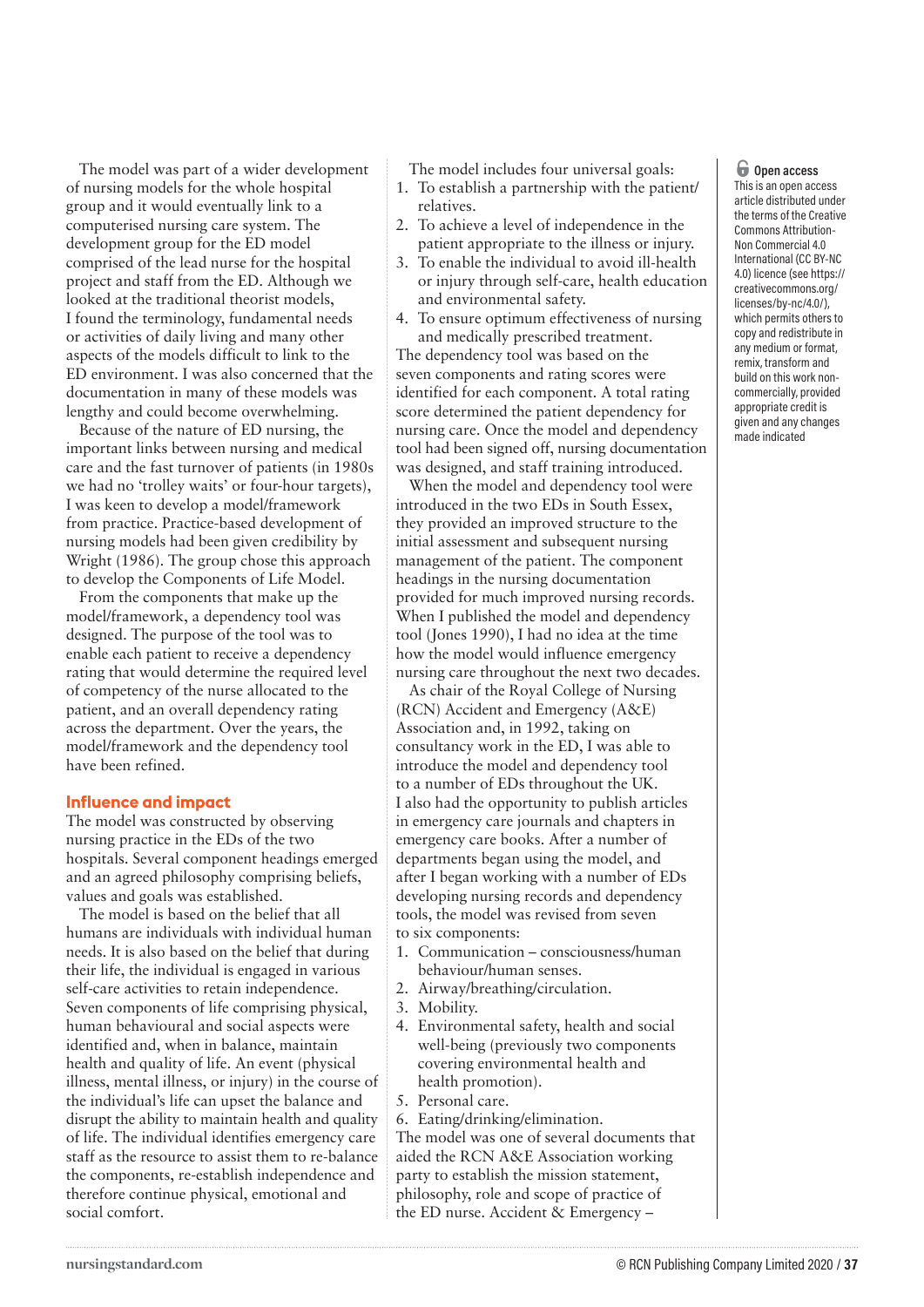Challenging the Boundaries (RCN 1994) states, probably for the first time, what the service and emergency nurses are all about.

As part of the ongoing development, I was always keen to have the dependency tool validated and this was undertaken by Crouch et al (2001). Through a three-round Delphi study, the six components linked with the model were drawn down to five (personal care was linked with eating/drinking/ elimination) so that triage scoring could be linked to the dependency tool thus making six components:

- 1. Communication.
- 2. Airway/breathing/circulation.
- 3. Mobility.
- 4. Eating/drinking/elimination and personal care.
- 5. Environmental safety, health and social needs.

6. Triage.

Each component heading has three ratings. On arrival, and subsequently throughout the stay in the ED, this tool provides the overall ratings that determine which of four dependency levels the patient falls into. Dependency levels are: low, dependency=0, medium, dependency=1, high, dependency=2, total, dependency=3. The main study in six EDs in England provided evidence that the refined tool (now named by Crouch, the Jones Dependency Tool (JDT), is a reliable and valid instrument for measuring adult patient dependency in the ED (Crouch et al 2006).

The main purpose of the JDT is:

- 1. To ensure that the patient is allocated to a nurse with the relevant competencies to provide the care required.
- 2. To provide a dependency rating across the department that can be calculated, and actions taken if the threshold level is reached.
- 3. To determine nursing numbers and, with dependency/competency factors, determine skill mix.

New versions of the refined model/ framework and the JDT were published in 2003 (Jones et al 2003) and in 2008 (Accident & Emergency: Theory into Practice (Dolan and Holt 2008). Since then, many more departments have taken to using the components from the model, mainly as a structure to their nursing documentation, and many individuals have used the model as part of their emergency nursing studies.

The JDT has been widely adopted in departments in the UK and internationally. Papers have been published in the UK, Australia, Brazil and Portugal. I was interviewed for the January 2002 Emergency Nurse journal that published a news item indicating that government advisers were considering the merits of the JDT to assess patient dependency in emergency settings (Lipley 2002). I said: 'We are still measured on how many patients come through the door. If you can measure dependency and link that with the number of patients in the department and link this with competencies of the nurse, you have got for the first time three parts of being able to say "this is the establishment and skill mix we need".'

Research undertaken in the ED of Bristol Royal Infirmary (O'Brien and Benger 2007) showed the JDT to be an effective tool that can be used with minimum difficulty and inconvenience. The conclusion to the publication indicated that patient dependency is one of the essential determinants of nursing grade mix and with further work and adaptation, the JDT can be used to predict workload, resource use and the optimal staffing levels that will provide safe and effective patient care. Dependency can be readily and repeatedly assessed, and we recommend this approach to other EDs.

A further study in the Prince of Wales Hospital, Sydney, Australia in 2010 (Varndell et al 2013) demonstrated the reliability, validity and sensitivity of the JDT for the first time in an Australian adult ED. It showed patient dependency can be measured in a hectic environment and enabled appropriate patient placement in the department and capacity planning.

Much work has also been undertaken in Portugal and the JDT is used as an integral part of patient assessment in several departments. In 2014, I was invited to meet with senior nurses from emergency care in Portugal and to see their work on the JDT. In 2015, I presented a joint paper with the Portuguese ED nurses at the International Council of Nurses conference in South Korea. The National Institute for Health and Care Excellence (NICE) safe staffing guideline (NICE 2015) recommended that, when determining ED nurse staffing, patient dependency should be considered using for example, the JDT.

#### **Current and future relevance**

I am aware from contacts, that the model and JDT continue to be used in departments in the UK and internationally. The JDT is a major